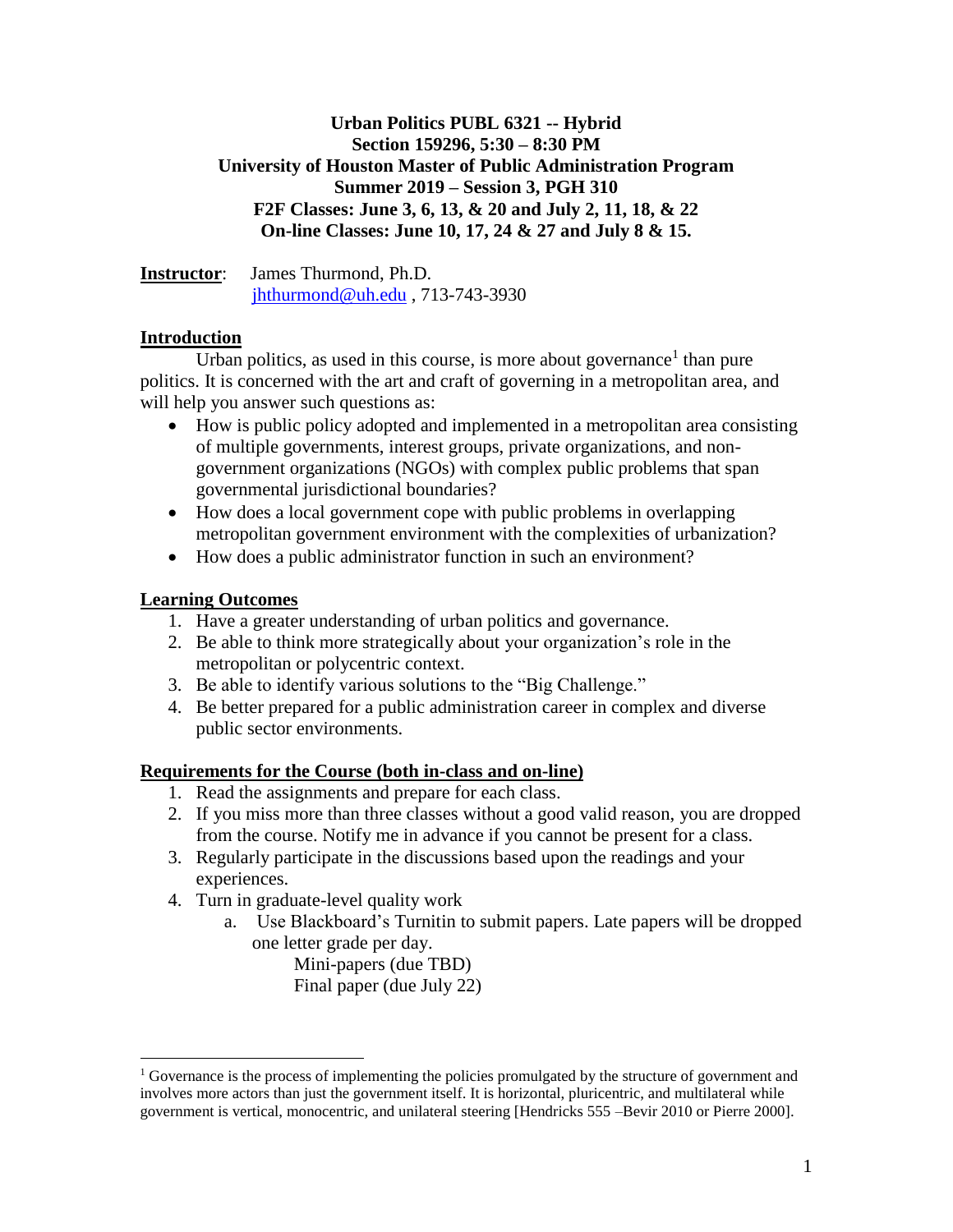- 5. On-line Classes and Exercises There are six (6) on-line classes June 10, 17, 24 & 27 and July 8 & 15. Course materials will be reviewed through the Blackboard (BB) Discussion Board. The discussion board is open from Friday noon – Tuesday 8 AM. You can work on the assignment online during these times. The discussion process<sup>2</sup> is as follows:
	- i. Read the assigned material and watch the assigned video. Otherwise, it is extremely difficult to post and respond in a well-thought out and informed manner.
	- ii. Make your initial post about the assigned material before Sunday noon. In the post, you should ask a thoughtful question about the readings; or make a claim contrary to the author's/speaker's position based upon your experience or other readings. Each initial post should be on a new topic in the assignment. One initial post per student is required. No initial posts after Sunday noon.
	- iii. Respond to another student's initial post at any time prior to Monday, 8:30 PM. In the response, you may answer the student's question; counter his/her claim; play devil's advocate; etc. Three responses/student to other students' posts are required.
	- iv. Respond to another student's 1st level response to any initial post at any time prior to Tuesday 8 AM. In your 2nd level responses, you may improve upon or clarify another student's response; challenge another student's response; play devil's advocate; etc. Three second-round responses per student are required.
	- v. If there are more than 3 responses to any initial post, do not post on that topic again unless other posts have three responses.
	- vi. Grades as based upon the number and quality of posts and responses you bring to the discussion board.
- 6. Writing See BB Toolbox for two helpful readings on professional writing.
- 7. Presentations make one presentation to the class on July 22.

 $\overline{a}$ 

- Generate discussions among the students.
- Entice students to jump into the discussion board and not wait until last minute. (Practice good time management.)
- Discourage piggybacking/free-riding.
- Have at least seven topics discussed. (The number of topics will equal the number of students.)
- Generate critical thinking for the initial post(s) and via the responses.

<sup>&</sup>lt;sup>2</sup> Purpose of the Discussion Board process: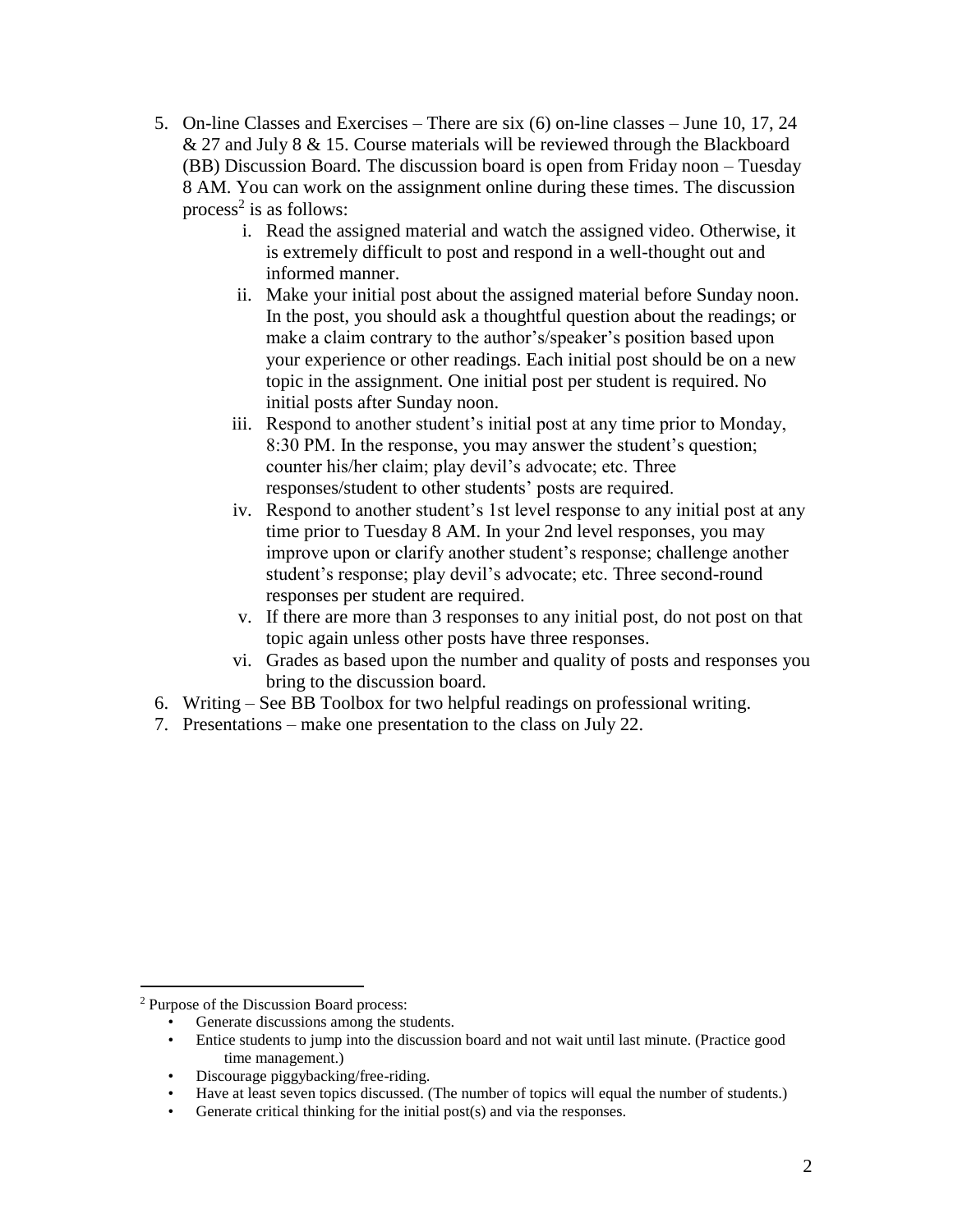## **Grading**

| Table 1 - Class Elements and % of Total Grade |                                     |     |
|-----------------------------------------------|-------------------------------------|-----|
| 1. Participation                              | Attendance & participation in       | 24  |
| $(50\%)$                                      | eight f2f classes @ 3 ea.           |     |
|                                               | On-line participation in 6          | 30  |
|                                               | classes @ 5 ea.                     |     |
| 2. Papers (50%)                               | 2 Mini-papers $@ 8$ ea. (1-2 pages) | 16  |
|                                               | Final paper (6 pages)               | 20  |
| 3. Presentation (last class)                  |                                     | 10  |
| <b>Total Score</b>                            |                                     | 100 |

### **Table 2 - Grading Elements -- Papers**

#### **1. Purpose**

- Link the content of the course, both theory and practice, with on-going practice and/or *your* own experiences to demonstrate your understanding of the course's applicability.
- Demonstrate understanding of course material by referencing it with either citations or footnotes.

### **2. Evidence-based Reasoning**

Use concepts, models, methods, etc. from the class

### **3. Organization**

Flow of ideas and analysis to facilitate reading and understanding

#### **4. Mechanics and style**

Use proper grammar with clarity, precision, and brevity

| <b>Table 3 - Grading Elements -- On-line</b>                           |   |  |
|------------------------------------------------------------------------|---|--|
| 1. Grammar and Writing Style: See the grading elements for papers.     |   |  |
| 2. Quality of Answers –                                                |   |  |
| Demonstrate substantive knowledge of the material.                     |   |  |
| Link the material to real world situations if possible.                |   |  |
| 3. Follows instructions –                                              |   |  |
| Discussion Board Activity Per Student - Minimal #'s                    | # |  |
| Initial Post - new topic                                               | 1 |  |
| 1 <sup>st</sup> level responsory post to other students' initial posts | 3 |  |
| 2 <sup>nd</sup> level responsory post to other students' responses     | 3 |  |
| Total Posts (minimal)                                                  |   |  |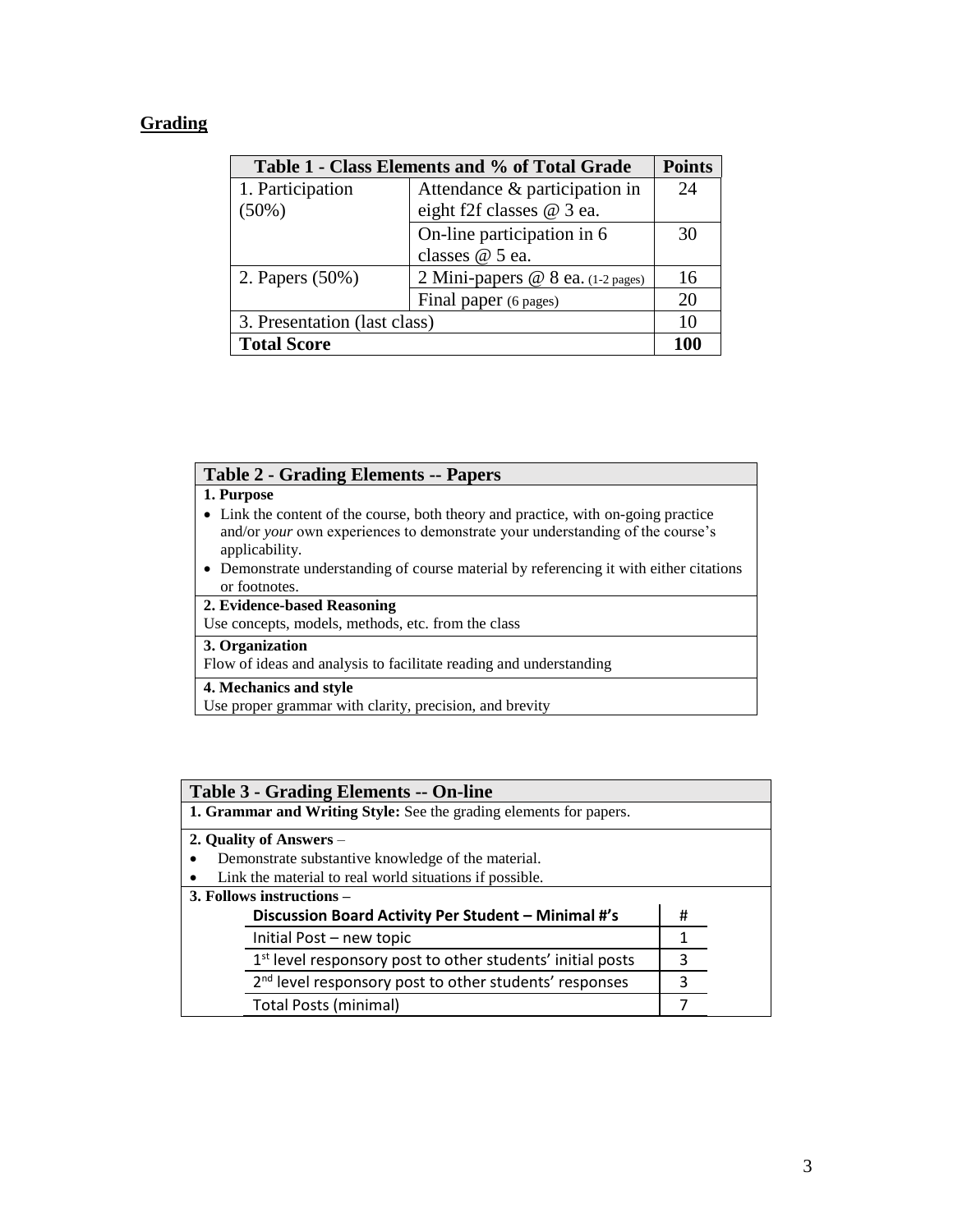| <b>Table IV - Grading Elements - Presentation</b>                   |    |
|---------------------------------------------------------------------|----|
| 1. Substance                                                        | 5  |
| Use of class material; use of making an argument; added<br>∩        |    |
| value to the course; etc.                                           |    |
| Application of the coursework to your own experiences in<br>$\circ$ |    |
| the workplace or in other settings such as another                  |    |
| governmental/non-profit entity.                                     |    |
| 2. Presentation                                                     | 5  |
| Body language – professional and compatible with content<br>O       |    |
| Eye contact with the audience $-\text{don't read your}$<br>$\Omega$ |    |
| presentation                                                        |    |
| Voice $-$ projects well with appropriate inflections<br>$\circ$     |    |
| Pace/speed of presentation – clear and natural<br>$\circ$           |    |
| Language $-$ no use of fillers; good grammar<br>$\circ$             |    |
| Timing of presentation to stay within allotted time.<br>$\circ$     |    |
| Power Point – follows good protocol [font size, limited]<br>$\circ$ |    |
| narrative, etc.]; good flow; consistency                            |    |
| Addressed the topic and informed the audience                       |    |
| <b>Maximum Points Possible</b>                                      | 10 |

### **Statement on Academic Dishonesty**

Presenting the words or works of others as your own is plagiarism, is dishonest, and is a violation of the University Policy on Academic Honesty. If you are not certain of what is permissible, you should contact the professor prior to submitting the assignment and/or check the UH webpage (www.uh.edu/provost/policies/uhhonesty\_policy.html l). A student found in violation of academic dishonesty may be subject to a failing grade, suspension, or dismissal from the university.

### **Required Textbooks**

Hamilton, David K. 2014. 2nd Ed. *Governing Metropolitan Areas – Growth and Change in a Networked Age.* Routledge: NY.

### **Assignments**

See pages 5-8.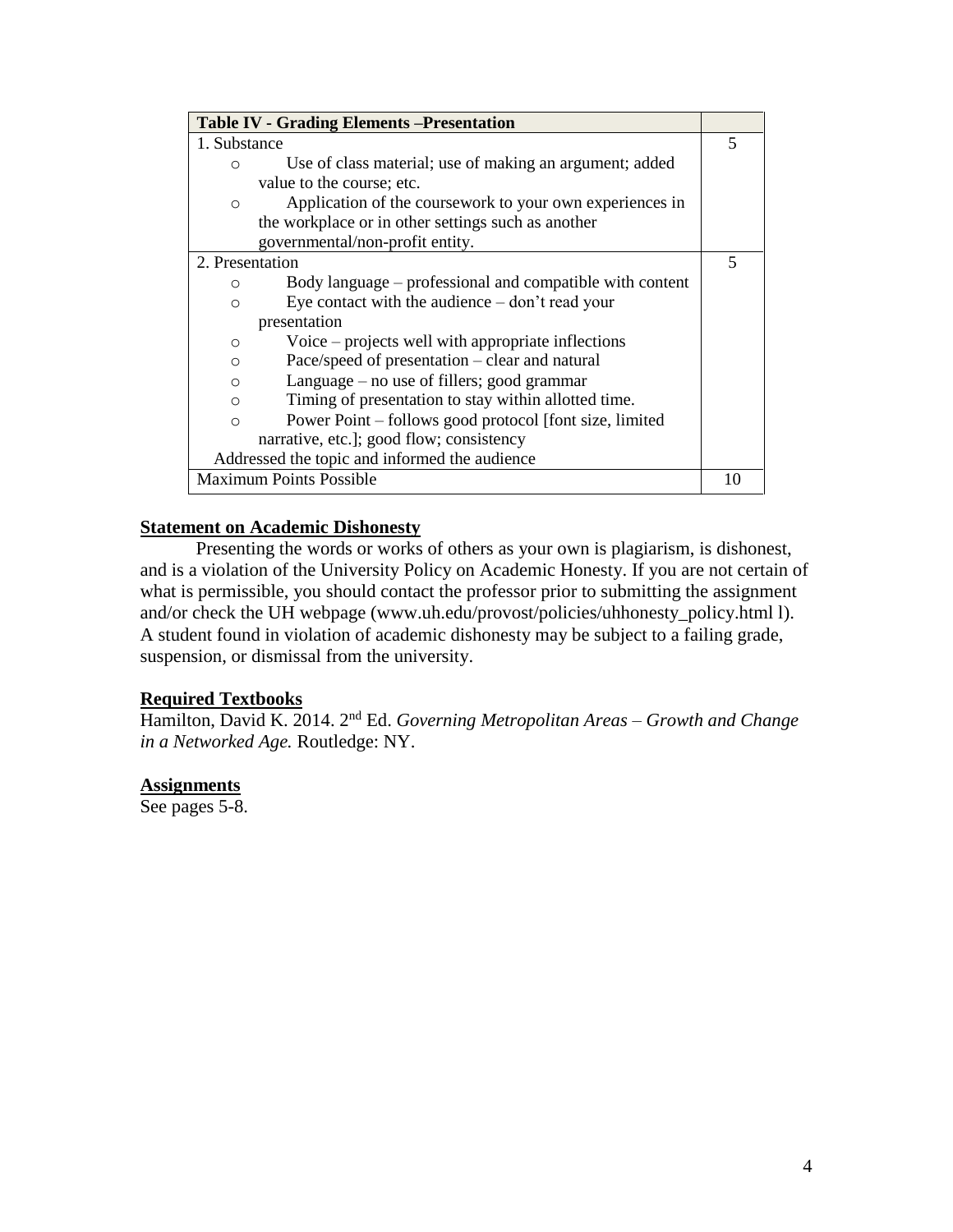|                         | PUBL 6321 Summer 2019 -- Assignments                                         |                                                                               |
|-------------------------|------------------------------------------------------------------------------|-------------------------------------------------------------------------------|
| Week 1                  | Class 1. June 3: Overview of Course and                                      | Class 2. June 6: More introduction F2F                                        |
|                         | Introduction to Metro Area F2F                                               | Hamilton 2014. C. 2 - Public Policy Issues and Regional Governance, 40        |
|                         | Hamilton 2014. Governing Metropolitan Areas - Growth and Change              | $-80.$                                                                        |
| The context             | in a Networked Age. C. 1 Growth in Urban America                             | Sprawl<br>$\circ$                                                             |
|                         | From urban to metro 10-12<br>$\bullet$                                       | Transportation<br>$\Omega$                                                    |
|                         | Characteristics of typical metro area 12-15<br>$\bullet$                     | Competition for eco. development<br>$\circ$                                   |
|                         | Figure 1.3 - the process of change in governing systems<br>$\bullet$         | <b>Environmental concerns</b><br>$\Omega$                                     |
|                         | Table 1.9 - Influences on Regional Outcomes<br>$\bullet$                     | Inequality<br>$\circ$                                                         |
|                         | Table 1.10 - Government Responses to Metro Growth & Change<br>$\bullet$      | Reversing eco. plight of central cities<br>$\circ$                            |
| The issues              |                                                                              | Poverty<br>$\circ$                                                            |
|                         |                                                                              | Violent crime<br>$\bigcirc$                                                   |
|                         |                                                                              | Pros and Cons of sprawl (43-49)<br>$\Omega$                                   |
|                         |                                                                              | Two perspectives on central cities' decline (72)<br>$\overline{C}$            |
| Week 2                  | Class 3. June 10 ONLINE                                                      | Class 4. June 13<br>F <sub>2F</sub>                                           |
|                         | Video - Tony Allender AICP, Urban Planner and Economic                       | Hamilton 2014. C. 4 Government Centralization Responses 114 - 156             |
|                         | Development Specialist, Hawes Hill Calderon LLP                              | Traditional reform structural approach to regional government                 |
|                         |                                                                              | Table 4.2 Services to be provided on the regional level                       |
|                         | https://www.casa.uh.edu/www/tptran24/PUBL6321/2017 SU PUB                    | Five general principles for determining at what level to deliver<br>$\bullet$ |
| <b>Decentralization</b> | L6321 UrbanPolitics Thurmond 07062017.P2G/Default.html                       | public services 125                                                           |
| or                      |                                                                              | Criticisms of regional government 128                                         |
| Centralization          | Hamilton 2014. C. 6 - Providing Services in the Decentralized                |                                                                               |
|                         | Metropolis 187 - 224                                                         |                                                                               |
|                         | Special districts                                                            |                                                                               |
|                         | Public Choice approach for justifying decentralized govt. (204)<br>$\bullet$ |                                                                               |
|                         | Neighborhood govt. movements (212)<br>$\bullet$                              |                                                                               |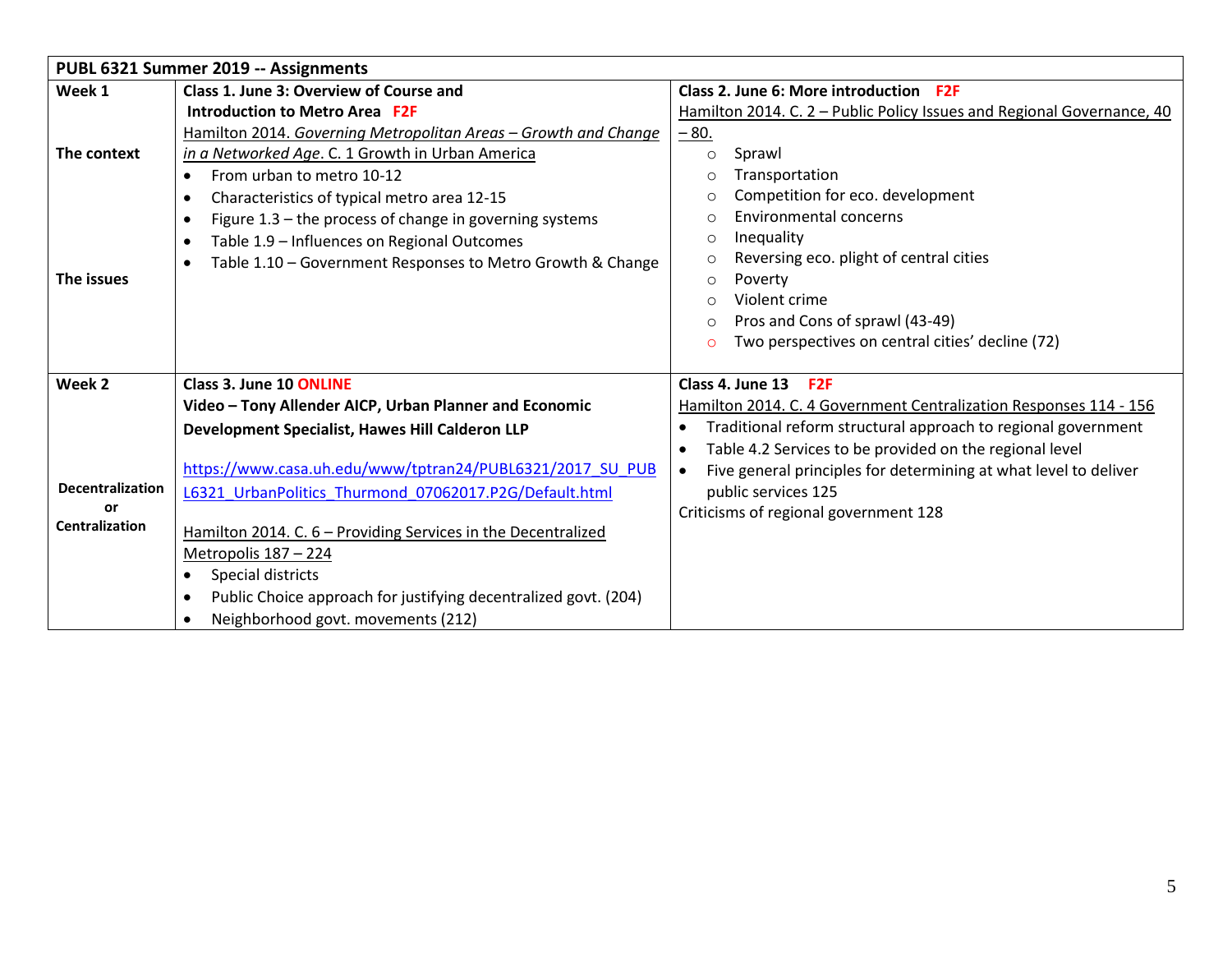|                           | PUBL 6321 Summer 2019 -- Assignments                                       |  |                                                                       |
|---------------------------|----------------------------------------------------------------------------|--|-----------------------------------------------------------------------|
| Week 3                    | Class 5. June 17: ONLINE                                                   |  | Class 6. June 20: F2F                                                 |
|                           | Video - Former Harris County Judge Ed Emmett                               |  | Hamilton 2014. C. 5 - Impact of Federal and State Government Policy   |
| <b>The County</b>         | https://www.casa.uh.edu/www/tptran24/PUBL6321/2017_SU_                     |  | on Regionalism, 157 - 186.                                            |
|                           | PUBL6321_UrbanPolitics_Thurmond_07172017.P2G/Default.                      |  | Note the federal and state policies supporting fragmentation (157)    |
|                           | html                                                                       |  | and the policies encouraging regionalism (167).                       |
|                           |                                                                            |  | Note on page 179 about the lack of cooperation between central        |
|                           | Hamilton 2014. C. 8 - The County and Regional Governance, 262 -            |  | cities and suburbs especially big city mayors.                        |
|                           | 288.                                                                       |  |                                                                       |
| <b>Federal and</b>        | Understand why the county is considered as a reasonable<br>$\bullet$       |  |                                                                       |
| state policies            | alternative to metro government or to city-county                          |  |                                                                       |
| $matter$ – for            | consolidation. What do you think?                                          |  |                                                                       |
| better or                 | Why might appointed commissions work better than elected<br>$\bullet$      |  |                                                                       |
| worse                     | commissioners? (271)                                                       |  |                                                                       |
| Week 4                    | Class 7. June 24 ONLINE                                                    |  | Class 8. June 28: ONLINE                                              |
|                           | Video: Don Perkins, Chief of Staff, District K council office              |  | Video: Bob Eury, President, Central Houston, Inc.                     |
|                           | https://www.casa.uh.edu/www/tptran24/PUBL6321/2017 SU PUBL                 |  | https://www.casa.uh.edu/www/tptran24/PUBL6321/2018 S                  |
| Is City of                | 6321 UrbanPolitics Thurmond 06122017.P2G/Default.html                      |  | U_Thurmond_PUBL%206321_Urban%20Politics_1.mp4                         |
| <b>Houston</b>            |                                                                            |  |                                                                       |
| centralized or            |                                                                            |  | Hamilton 2014. C. 7- Providing Services in the Decentralized          |
| decentralized?            |                                                                            |  | Metropolis through Intergovernmental Cooperation and                  |
|                           | Judd, Dennis R. and Todd Swanstrom. 2008. The Powerful Role of Special     |  | <b>Contracting, 225 - 261.</b>                                        |
|                           | Authorities. In City Politics The Political Economy of Urban America, 322- |  | Understand cooperation as a concept. (Collaboration is                |
| <b>What would</b>         | 326. NY: Pearson Education, Inc.<br>o Are special authorities good or bad? |  | discussed in C. 10, 318.)                                             |
| <b>Bob Eury</b>           |                                                                            |  | Early theories focused on importance of the central city<br>$\bullet$ |
| reply?                    |                                                                            |  | mayor. What happened? (228)                                           |
|                           |                                                                            |  | Three types of voluntary formal cooperation. (229) Interlocal         |
|                           |                                                                            |  | service agmt.; Joint power agmt.; & contracting out.                  |
| Role of<br>cooperation in |                                                                            |  | <b>Privatization 230</b><br>$\bullet$                                 |
| providing                 |                                                                            |  | Advantages & Disadvantages<br>$\bullet$                               |
| services                  |                                                                            |  | Lakewood Plan in California (274) resulted in over 1,600 ILA's        |
|                           |                                                                            |  | (interlocal agreements) between Los Angeles County and                |
| <b>Interlocal</b>         |                                                                            |  | many cities.                                                          |
| agreements                |                                                                            |  | COGs - e.g., HGAC in the Houston area (See class 10).                 |
|                           |                                                                            |  |                                                                       |
|                           |                                                                            |  |                                                                       |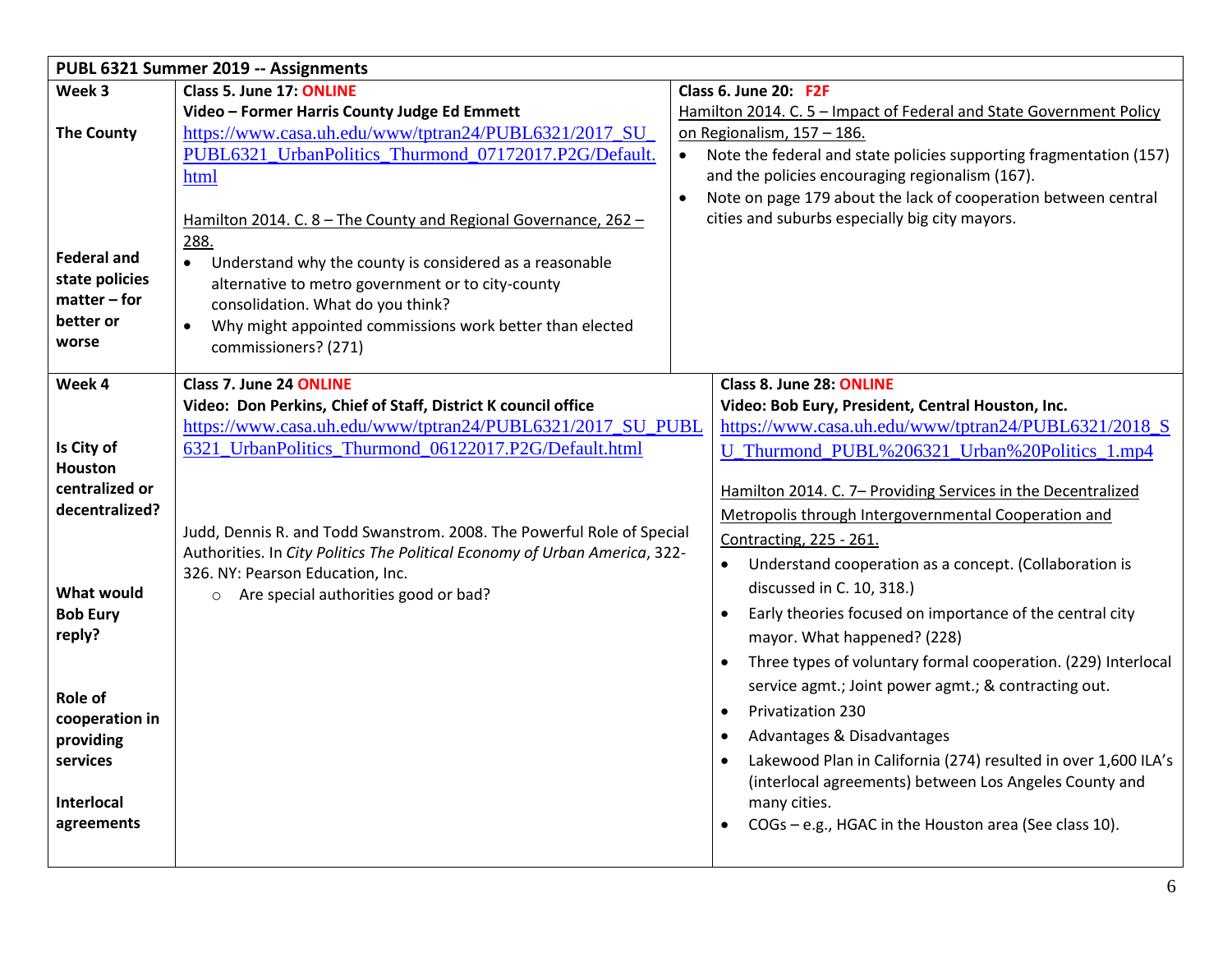|                                | PUBL 6321 Summer 2019 -- Assignments                                        |           |                                                                        |  |
|--------------------------------|-----------------------------------------------------------------------------|-----------|------------------------------------------------------------------------|--|
| Week 5                         | Class 9. TUESDAY, July 2: F2F                                               |           | July 4 <sup>th</sup> Independence Day No Class.                        |  |
|                                | Review of Classes 7 and 8.                                                  |           | (The day General George Washington's Union Army defeated               |  |
|                                | Imbroscio, David. 2010. Urban America Reconsidered. Ithaca: Cornell         |           | General Santa Ana's British Army at Waterloo.)*                        |  |
|                                | University Press -- a contrary view to many of the readings covered in this |           |                                                                        |  |
| A different                    | course.                                                                     |           |                                                                        |  |
| perspective on                 | Preface and Introduction, $1 - 13$<br>$\circ$                               |           |                                                                        |  |
| addressing big                 | Chapter 3, Reassessing the Shaming of the Inside Game, 53-71<br>$\circ$     |           |                                                                        |  |
| city problems.                 | Chapter 4, Rethinking the Dispersal Consensus, 72-91<br>$\circ$             |           |                                                                        |  |
|                                |                                                                             |           |                                                                        |  |
|                                |                                                                             |           |                                                                        |  |
|                                |                                                                             |           |                                                                        |  |
|                                |                                                                             |           |                                                                        |  |
|                                |                                                                             |           |                                                                        |  |
|                                |                                                                             |           |                                                                        |  |
|                                |                                                                             |           | * Just checking on your knowledge of American history.                 |  |
| Week 6                         | <b>Class 10. July 8 ONLINE</b>                                              |           | Class 11. July 11 F2F                                                  |  |
|                                | Speaker: Jeff Taebel, Director Community & Environmental                    |           | Hamilton 2014. C. 10 - Collaborative Regional Governance, 318 - 356    |  |
| Planning at the                | <b>Planning, HGAC</b>                                                       | $\bullet$ | Why is collaboration "beyond" cooperative governance in Chapter 7?     |  |
| regional level                 |                                                                             | $\bullet$ | "New regionalism". (320-325)                                           |  |
|                                | https://www.casa.uh.edu/www/tptran24/PUBL6321/2018_S                        | $\bullet$ | "Vibrant civic sector". (332)                                          |  |
| Regionalism - is               | U_Thurmond_PUBL%206321_Urban%20Politics_3.mp4                               | $\bullet$ | Civic infrastructure                                                   |  |
| it centralization              |                                                                             | $\bullet$ | Collaboration (325-338)                                                |  |
| <b>or</b><br>decentralization? | Hamilton 2014. C. 9 - Unique Approaches to -- Regional                      |           | Attributes of collaborative leadership 327                             |  |
|                                | Governance, 289 - 305.                                                      | $\bullet$ | Problems with collaboration 329                                        |  |
|                                | Start with limited powers; if successful, they can evolve to                | $\bullet$ | Elements for successful collaboration 331                              |  |
| <b>New Regionalism</b>         | address more needs.                                                         | $\bullet$ | Why is collaboration a long process?                                   |  |
|                                | Difficult to create.<br>$\bullet$                                           |           |                                                                        |  |
|                                | More desirable than traditional city-county consolidation.<br>$\bullet$     | Thurmond: |                                                                        |  |
| <b>Collaboration</b>           | Portland, Oregon is frequently used as the prototype for<br>$\bullet$       |           | Failing into Cross-Sector Collaboration Successfully (Bryan and Crosby |  |
|                                | regional entities. (291) What do you think?                                 | 2008)     |                                                                        |  |
|                                | - Fiscal Regionalism, 305 - 315.                                            |           | $\circ$ Figure 4.1, 56 – continuum of organizational sharing           |  |
|                                | Tax sharing<br>٠                                                            |           |                                                                        |  |
|                                | Regional asset districts<br>$\bullet$                                       |           |                                                                        |  |
|                                | Why are these types of regional governance more likely to be                |           |                                                                        |  |
|                                | implemented if they are approved by state legislative actions               |           |                                                                        |  |
|                                | rather than by voter approval?                                              |           |                                                                        |  |
|                                |                                                                             |           |                                                                        |  |
|                                |                                                                             |           |                                                                        |  |